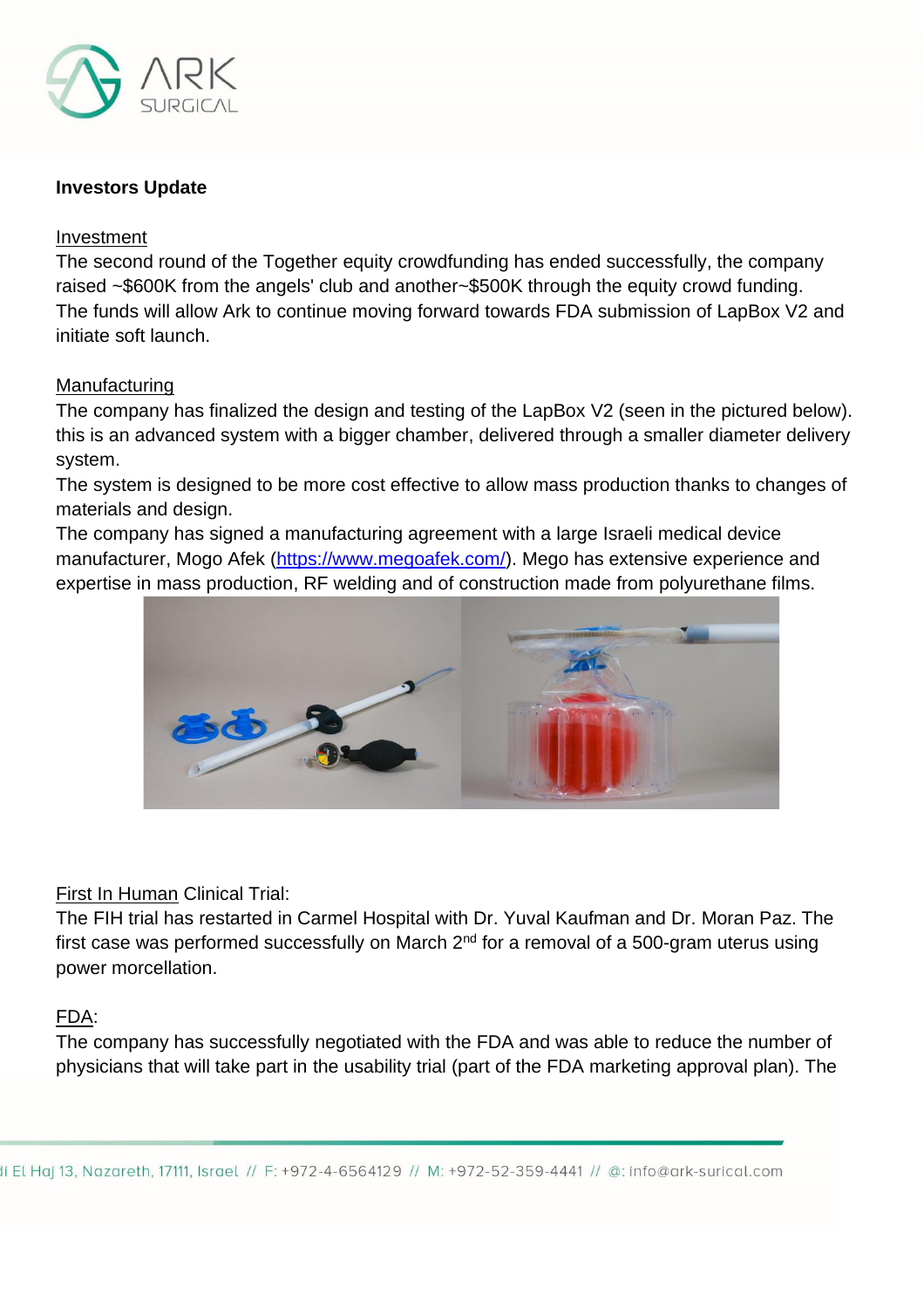

reduction was approved due to Covid-19 restrictions on physicians, and it expect to expedite the physician recruitment.

# Team:

According to the growth plan Ark has hired 3 employees to expedite product development, manufacturing, regulatory approvals, and product launch:

- Ms. Wishahi Rina, (BSc mechanical engineering, MSc biomedical engineering) -project manager
- Mr. Yassin Orwa (BSc medical engineering) Quality Assurance
- Ms. Noga Rosen (BDES industrial design) Lab manager

## Intellectual Property:

The #4 patent has been submitted and is in provisional stage.

previous patents are being reviewed and the company's patent attorneys are negotiating their claims to achieve maximal protection over the companies IP.

## Distribution Agreement:

Ark has signed a distribution agreement with a leading medical device company for the distribution of LapBox for procedures involving power morcellation.

The distributor is a global company specializing in medical devices for the GYN laparoscopic field and has 100 sales reps in the US. The collaboration will assist in the LapBox market penetration in the soft launch and expose it to US physicians.

## Future:

- Ark is moving ahead with the manufacturing and testing of the LapBox V2 and expects to start the FDA V&V testing in the coming months.
- Due to production delays and due to a request from the distributor for a prolonged shelf life, the tests will take longer than planed and the FDA submission is expected to take place in Q3 2021 instead of Q2.
- Ark is working on a low-cost version of LapBox that will include the chamber without the delivery device, this version will be offered in lower transfer price to assist in low budget markets.

li El Haj 13, Nazareth, 17111, Israel // F: +972-4-6564129 // M: +972-52-359-4441 // @: info@ark-surical.com